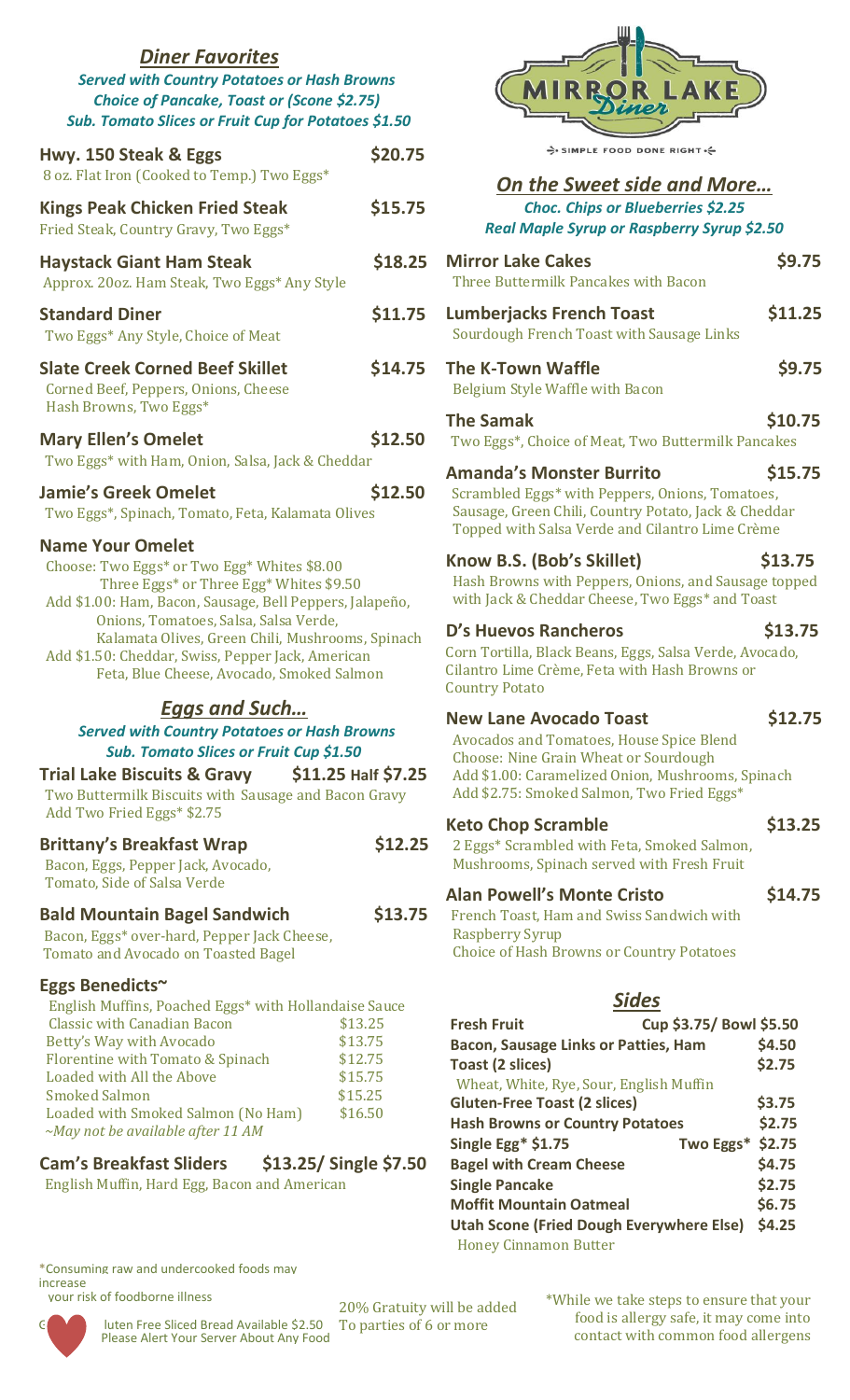| <b>Burgers and Sandwiches</b><br><b>Served with Hand-Cut Fries Or Substitute:</b><br>Sweet Potato Fries \$2.25, Tater Tots \$2.00<br>Onion Rings \$2.50, Cup of Soup \$3.25, Bowl \$4.50<br>Garden Salad \$3.75, Iron Mine Quinoa Salad \$4.75<br>Summer Quinoa \$4.75, Wedge \$4.75 |         | <b>Soups, Salads and Such</b><br>\$14.75<br><b>Mill Hollow Chicken and Bacon Wrap</b><br>Large Tortilla, Grilled Chicken, Bacon, Ranch,<br>Lettuce, Tomato, Sprouts, Pepper Jack Cheese<br>Served with Tortilla Chips & Salsa |                                      |
|--------------------------------------------------------------------------------------------------------------------------------------------------------------------------------------------------------------------------------------------------------------------------------------|---------|-------------------------------------------------------------------------------------------------------------------------------------------------------------------------------------------------------------------------------|--------------------------------------|
| <b>Duchesne Tunnel B.L.A.S.T.</b><br>Bacon, Lettuce, Avocado, Sprouts, Tomato<br>with Garlic Aioli on Grilled Ciabatta Roll<br>Or Regular B.L.T. with Mayo on Wheat Bread \$9.25<br>Extra Slice Bacon \$1.00 Beef or Veggie Patty \$4.25                                             | \$13.25 | <b>Wasatch Turkey Bacon Wrap</b><br>Large Tortilla, Turkey, Bacon, Lettuce, Tomato,<br>Sprouts, Cranberry Aioli, Swiss<br>Served with Tortilla Chips & Salsa                                                                  | \$14.50                              |
| <b>What's Your Burger?</b><br>1/3rd Pound Beef* or Veggie Patty (\$1.50) Brioche Bun<br>Includes Lettuce, Tomato, Onion, Pickles<br>Add \$1.50: Cheddar, Feta, Swiss, Pepper Jack,                                                                                                   | \$12.50 | <b>Crystal Lake Fish &amp; Chips</b><br>Battered Fish with House-made Chips and Tartar Sauce<br><b>Rhodes Valley Chicken &amp; Waffle</b><br>Fried Chicken, Waffle with Spicy Syrup                                           | \$14.75<br>\$13.75                   |
| American, Blue Cheese, Avocado<br>Add \$0.50: Caramelized Onion, Roasted Garlic, Jalapeño,<br>Green Chili, Sprouts, Spinach, Mushrooms,<br>Iceberg Lettuce, BBQ, Garlic Aioli                                                                                                        |         | Cup \$4.75/ Bowl \$8.00<br>Soup of the Day<br>Cup of Soup choose Salad or 1/2 Sandwich                                                                                                                                        | <b>\$9.75</b>                        |
| Add \$1.75: Bacon, Single Egg<br><b>Old School French Dip</b>                                                                                                                                                                                                                        | \$14.75 | Diner Garden Salad or Half Size: Rueben, Grilled Cheese,<br>Crack Club, BLT, Tuna Melt, Baja Turkey, Veggie                                                                                                                   |                                      |
| Soft Hoagie Roll, Thin Sliced Beef, Caramelized Onions,<br>Swiss Cheese, Garlic Aioli, Au Jus Dipping Sauce                                                                                                                                                                          |         | \$10.75/\$6.50<br><b>Iron Mine Mtn. Quinoa</b><br>Bed of Spinach, Tomato, Bell Peppers and Quinoa                                                                                                                             |                                      |
| <b>Soapstone Cheesesteak Sandwich</b><br>Soft Hoagie Roll, Thin Sliced Beef, Bell Peppers,<br>Green Chilis, Onions, Pepper Jack, Garlic Aioli<br>Add Sautéed Mushrooms or Jalapeno \$1.25                                                                                            | \$14.75 | Topped with Feta Cheese, side of Balsamic Vinaigrette<br><b>Summer Quinoa</b><br>Bed of Crisp Greens, Watermelon, Cucumber,<br>Mint, Feta, Balsamic Vinaigrette                                                               | \$11.25/\$7.00                       |
| <b>Wolf Creek Reuben</b><br>Grilled Rye, Swiss Cheese, Thousand Island,<br>Sour Kraut with Corned Beef or Turkey                                                                                                                                                                     | \$14.25 | <b>Gold Hill Garden Salad</b><br>Crisp Greens, Cucumber, Tomato, Croutons, Carrot                                                                                                                                             | \$5.75                               |
| <b>783 Patty Melt</b><br>1/3rd Pound Beef* or Veggie Patty<br>Grilled Rye, Grilled Onions, and Swiss Cheese                                                                                                                                                                          | \$13.75 | <b>Murdock Chef's Salad</b><br>Crisp Greens, Cucumber, Tomato, Croutons,<br>Carrot, Ham and Cheese                                                                                                                            | \$13.25                              |
| <b>Highline Grilled Cheese</b><br><b>Grilled Wheat and Cheddar Cheese</b><br>Add Fried Eggs \$2.75 Add Avocado \$1.50<br>Tom's Way Add Sliced Ham \$2.75                                                                                                                             | \$8.75  | $$12.75$ /\$7.50<br><b>Wasatch Wedge (Dressed)</b><br>Iceberg Lettuce, Blue Cheese Dressing, Chopped Bacon,<br>Pickled Red Onion, Tomato                                                                                      |                                      |
| <b>Ruth Lake Tuna Melt</b><br>Grilled Sourdough, Swiss, and Tuna Fish (Cold)                                                                                                                                                                                                         | \$12.75 | <b>Dressings: Ranch, Italian, Blue Cheese, Balsamic,</b><br>Thousand Island, Honey Mustard                                                                                                                                    |                                      |
| with Celery, Onion, and Pickles<br><b>Spring Hollow Fried Chicken</b><br>Breaded & Fried Chicken Breast, Brioche Roll                                                                                                                                                                | \$13.75 | Add Proteins: Beef or Veggie Patty \$4.25<br>Chicken Breast \$6.00 Flat Iron Steak \$8.50                                                                                                                                     |                                      |
| Smokey Aioli, Dill Pickles, Shredded Iceberg, Tomato<br>Add Avocado \$1.50                                                                                                                                                                                                           |         | <b>Snacks and Sides</b><br><b>Hand-Cut Fries</b>                                                                                                                                                                              | \$4.50                               |
| <b>Crack of Noon Club</b><br>Grilled Sourdough, Pepper Jack, Bacon,<br>Two Eggs* over Hard<br>Add Avocado \$1.50                                                                                                                                                                     | \$12.75 | <b>Battered Onion Rings</b><br><b>Sweet Potato Fries</b><br><b>Tortilla Chips and Salsa</b><br><b>Heber Valley Cheese Curds</b>                                                                                               | \$5.75<br>\$5.25<br>\$4.50<br>\$7.25 |
| <b>Baja Turkey Sandwich</b><br>Turkey with Mayo, Wheat, Bacon, Lettuce, Tomato,<br>Onion, Pepper Jack, Sprouts, Avocado                                                                                                                                                              | \$13.75 | <b>Smokey Aioli</b><br><b>Drinks</b>                                                                                                                                                                                          |                                      |
| <b>Echo Lake Veggie Sandwich</b><br>Toasted 9 Grain Wheat, Avocado, Spinach, Cucumber,<br>Sprouts, Carrots, Pickled Red Onion, Tomato                                                                                                                                                | \$12.25 | <b>Bottomless Beverages</b><br>Coke, Coke Zero, Diet Coke, Sprite, Dr. Pepper,<br>Diet Dr. Pepper, Root Beer, Fanta, Mountain Dew,<br>Brewed Iced Tea, Light Lemonade, Fruit Punch,<br>Berry Blast Powerade, Coffee, Hot Tea  | \$2.75                               |
| <b>Chicken Cordon Bleu</b><br>Toasted Ciabatta, Grilled Chicken, Ham and Swiss,<br>Garlic Aioli                                                                                                                                                                                      | \$14.75 | <b>Hot Chocolate with Whipped Cream</b><br><b>Juice</b>                                                                                                                                                                       | \$2.75<br>\$2.75                     |
|                                                                                                                                                                                                                                                                                      |         | Orange, Cranberry, Apple, Tomato, Grapefruit<br>2% Milk, Red Bull, Gatorade                                                                                                                                                   | \$2.75                               |

\*While we take steps to ensure that your food is allergy safe, it may come into contact with common food allergens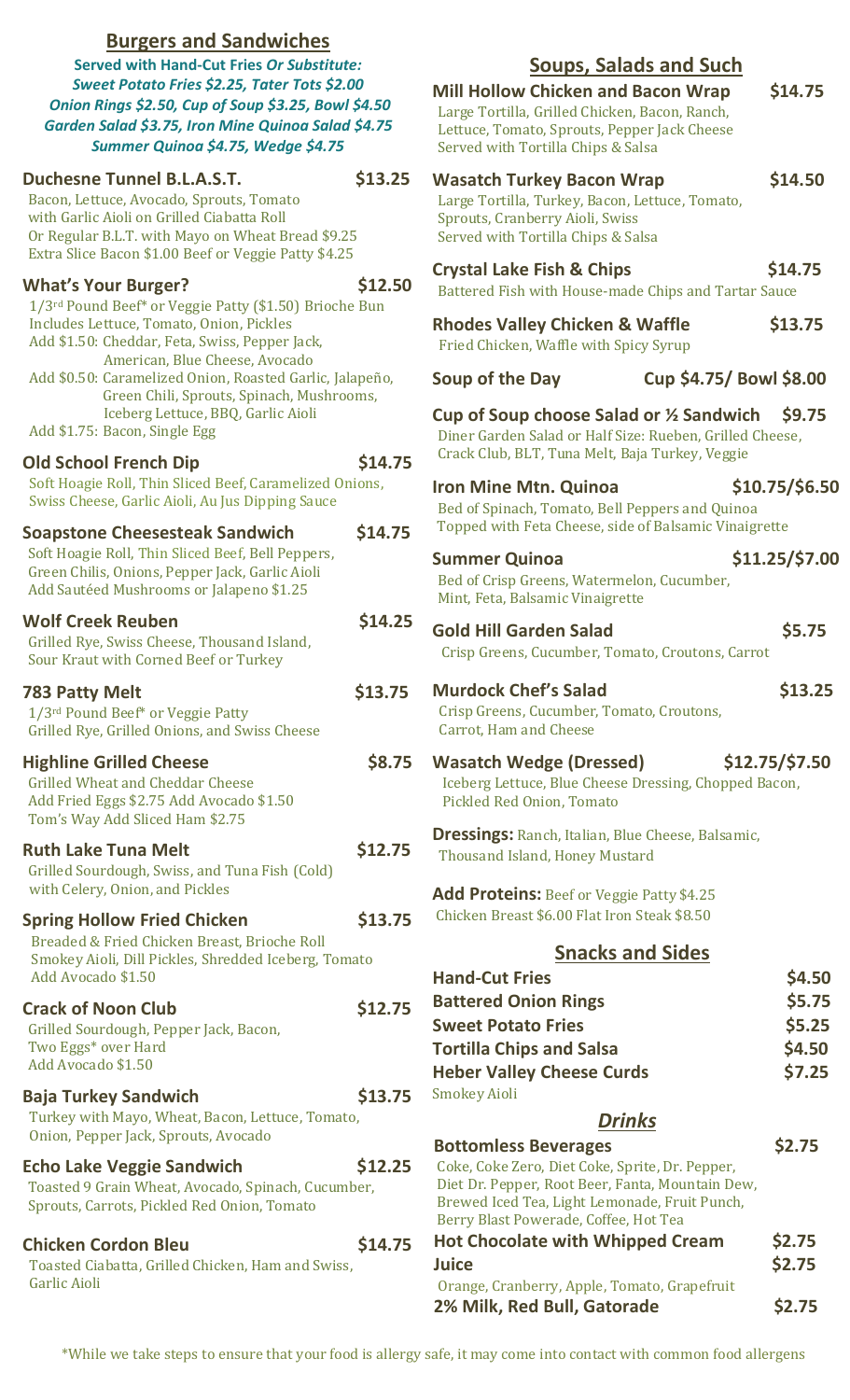

SIMPLE FOOD DONE RIGHT.

# **Starters, Salads, Appetizers and Small Plates**

| Soup of the Day                                                    | Cup \$4.75 Bowl \$8.00 |
|--------------------------------------------------------------------|------------------------|
| <b>Gold Hill Garden Salad</b>                                      | \$5.75                 |
| Green Leaf Lettuce, Cucumber, Tomato, Croutons and Shredded Carrot |                        |
| <b>Gold Hill Garden Salad or Cup of Soup and Dessert Combo</b>     | \$8.25                 |
| <b>Heber Valley Cheese Curds with Smoky Dipping Sauce</b>          | \$7.25                 |
| <b>Battered Onion Rings</b>                                        | \$5.75                 |
| <b>Tortilla Chips and Salsa</b>                                    | \$4.50                 |
| <b>5 Grilled Shrimp with Cilantro Lime Sauce</b>                   | \$6.25                 |

## **Entrees**

| 14 Oz. or 8 Oz. Prime Rib (Friday & Saturday only) \$29.50/ \$23.50<br>Scalloped Potatoes, Sugar Snap Peas, Horseradish Crème<br>Make it Surf and Turf, 5 Grilled Shrimp (\$4.75) |                |
|-----------------------------------------------------------------------------------------------------------------------------------------------------------------------------------|----------------|
| <b>M.L.D Signature Flat Iron</b><br>8oz Steak*, Bourbon Parsnip Demi Glaze, Scalloped Potatoes, Sugar Snap Peas<br>Make it Surf and Turf, 5 Grilled Shrimp (\$4.75)               | \$21.50        |
| <b>Mustard Crusted Chicken</b><br>Maple Mustard Sauce, Garlic Mashed Potatoes, Sugar Snap Peas                                                                                    | \$18.75        |
| <b>Shrimp or Chicken Alfredo</b><br>Linguini Pasta, Garlic, White Wine, Cream, Parsley, Texas Toast                                                                               | \$19.50        |
| <b>Kings Peak Chicken Fried Steak</b><br>Fried Steak, Mashed Potatoes, Sugar Snap Peas, Country Gravy                                                                             | \$15.75        |
| <b>Haystack Giant Ham Steak</b><br>Approx. 180z. Ham Steak, Mashed Potatoes, Sugar Snap Peas, Grilled Pineapple                                                                   | \$18.25        |
| <b>The Train Wreck</b><br>Soft Hoagie Roll, Roast Beef, Corned Beef, Ham, Green Chiles,<br>Sautéed Onion, Roasted Garlic, Pepper Jack & Swiss                                     | \$15.75        |
| <b>Chicken Parmesan</b><br>Linguini with Marinara, Texas Toast, Mozzarella, Breaded Chicken, Parmesan                                                                             | <b>\$19.50</b> |

# **Buckaroo Dinner Menu**

*For Children 12 and Under Please*

 **Ben's Corn Dog \$4.50** with Fries, Fruit, Tater Tots or Applesauce

### **Charles' PB&J \$4.00**

White Bread, Grape Jelly & Creamy Peanut Butter with Fries, Fruit, Tater Tots or Applesauce

### **Levi's Mac and Cheese \$6.50**

Does NOT include any sides

**Little Wrangler Hamburger \$6.50** with Fries, Fruit, Tater Tots or Applesauce Add American Cheese \$0.50

**Noblett's Chicken Fingers \$6.50** Choice of Ranch, BBQ, Honey Mustard Sauce with Fries, Fruit, Tater Tots or Applesauce

### **Charlotte's Grilled Cheese \$4.50**

White Bread & American Cheese with Fries, Fruit, Tater Tots or Applesauce